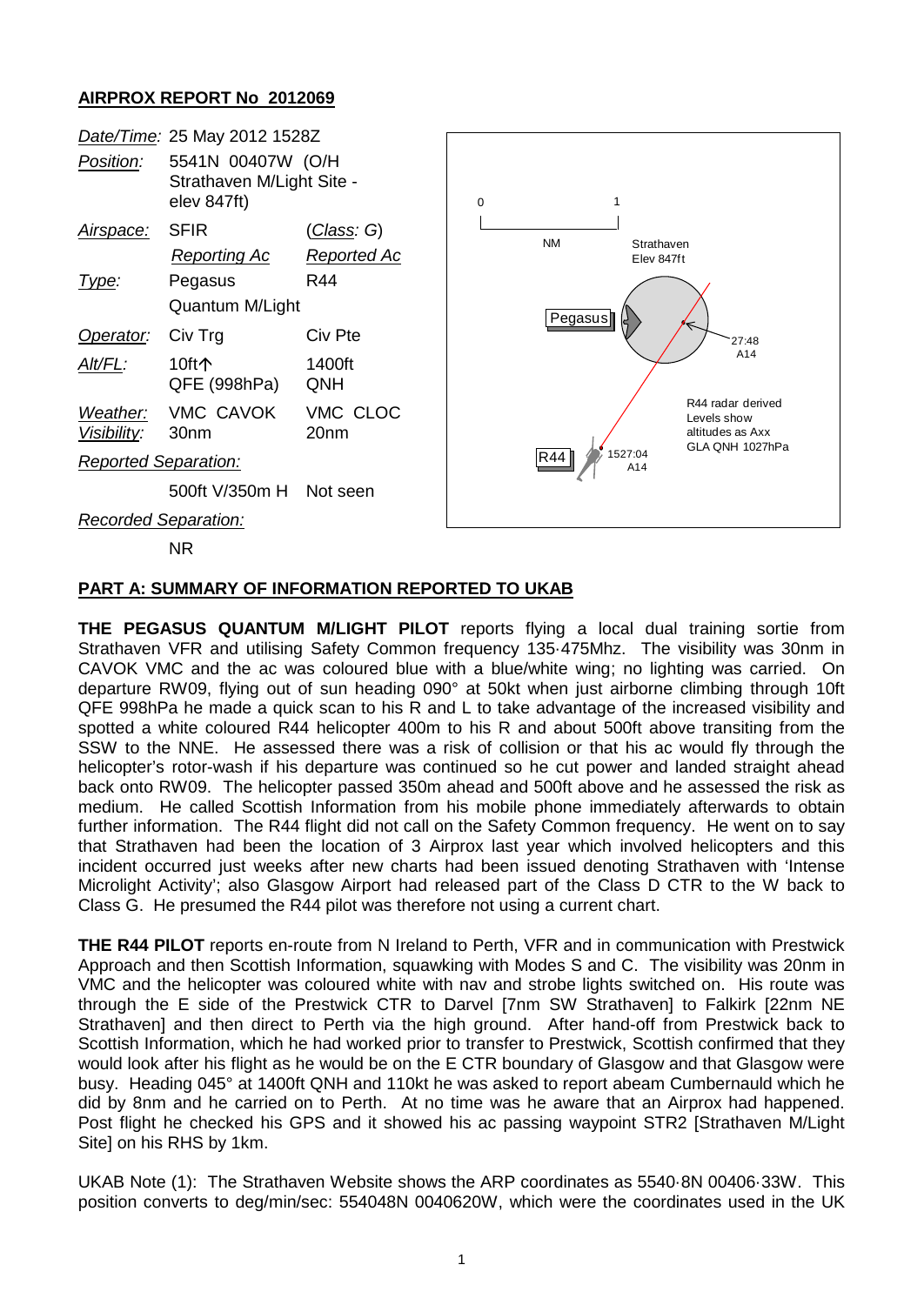AIP up until AIRAC 01/2012 12<sup>th</sup> JAN. However, the AIRAC 02/2012  $9<sup>th</sup>$  FEB, which incorporated an amendment to the Strathaven entry, shows the coordinates as 554049N 0040654W; this is the actual position of the site, 625metres W of the position published on the Strathaven website. The R44 pilot confirmed that the STR2 waypoint coordinates in the GPS database are 554048·3N 0040617·8W, which is slightly further E than the position shown on the Strathaven website. The Strathaven site operator was contacted by the UKAB Secretariat and informed of the discrepancy between the coordinates shown on the website and repeated in a VFR Flight Guide as opposed to those promulgated in the AIP. The Operator agreed to amend coordinates on the website and inform the appropriate Flight Guide publishers of the change.

**ATSI** reports that the Airprox was reported by the pilot of a Pegasus Quantum 912 M/Light when the pilot observed an R44 in the vicinity of the Strathaven M/Light site.

The M/Light was about to depart Strathaven for a local VFR flight and was monitoring SafetyCom on 135·475MHz. Since 9 February 2012 the Strathaven entry in the UK AIP (ENR 5-5-4-3) is fully promulgated, including the SafetyCom frequency. In addition VFR charts now show the area as one with Intense Microlight Activity.

The R44 was on a private VFR flight from N Ireland to Perth and was in receipt of a BS from Scottish Information on 119·875MHz.

Scottish Information is a non-surveillance based service and only offers Basic or Alerting Services. Scottish Information may request an ac squawk 7401 to assist in the prevention of airspace infringements.

ATSI had access to both pilots' reports, recorded area surveillance and recording of the Scottish Information frequency 119·875MHz. Additional information was also provided by the ANSPs at Glasgow and Prestwick Airports.

Both pilots reported visibility at 20nm or greater; however neither pilot cited cloud cover in their report. The meteorological information for Glasgow Airport, 15nm to the NW, was:-

METAR EGPF 251520Z 06015KT CAVOK 24/14 Q1027=

The R44 flight called Prestwick ATC on 129·450MHz at 1504Z and remained with Prestwick until 1521. The R44 transited Prestwick's CAS and left CAS 2nm E of Mauchline. The R44 pilot had informed Prestwick that his intentions were to route "up the eastern side of Glasgow, up towards Cumbernauld".

At 1512 Prestwick ATC telephoned Glasgow ATC advising of the R44. Glasgow informed Prestwick that they had no traffic to affect the R44 and, being busy with IFR traffic, declined to work the ac.

Prestwick ATC then passed the R44's details to Scottish Information and, at 1521, the R44 was transferred to Scottish Information. At this time Prestwick Multi-Radar Tracking showed the R44 approximately 10nm SW of the Strathaven ARP (554049N 0040654W) at altitude 1600ft (calculated using Glasgow QNH 1027hPa). The R44 was continuing on a NE'ly track.

The R44 flight called Scottish Information at 1521:30. The FISO had already received basic details from Prestwick ATC and requested the R44's present level and position. This was given as 1400ft, 2nm S of Darvel. The FISO informed the R44 flight it was a BS and requested the ac squawk 7401. The pilot read back the SSR code but did not acknowledge the service being provided. Next, a confirmation of the R44's routeing was requested. This was given as, "*if possible to skirt Glasgow's eastern boundary Cumbernauld onwards to Stirling…".* The FISO then requested a position report at Cumbernauld and informed the R44 pilot that Glasgow did not need to work the flight.

At 1522 the R44's SSR code changed from 7000 to 7401. ATSI observed the activation of the ac's SPI feature on the surveillance replay.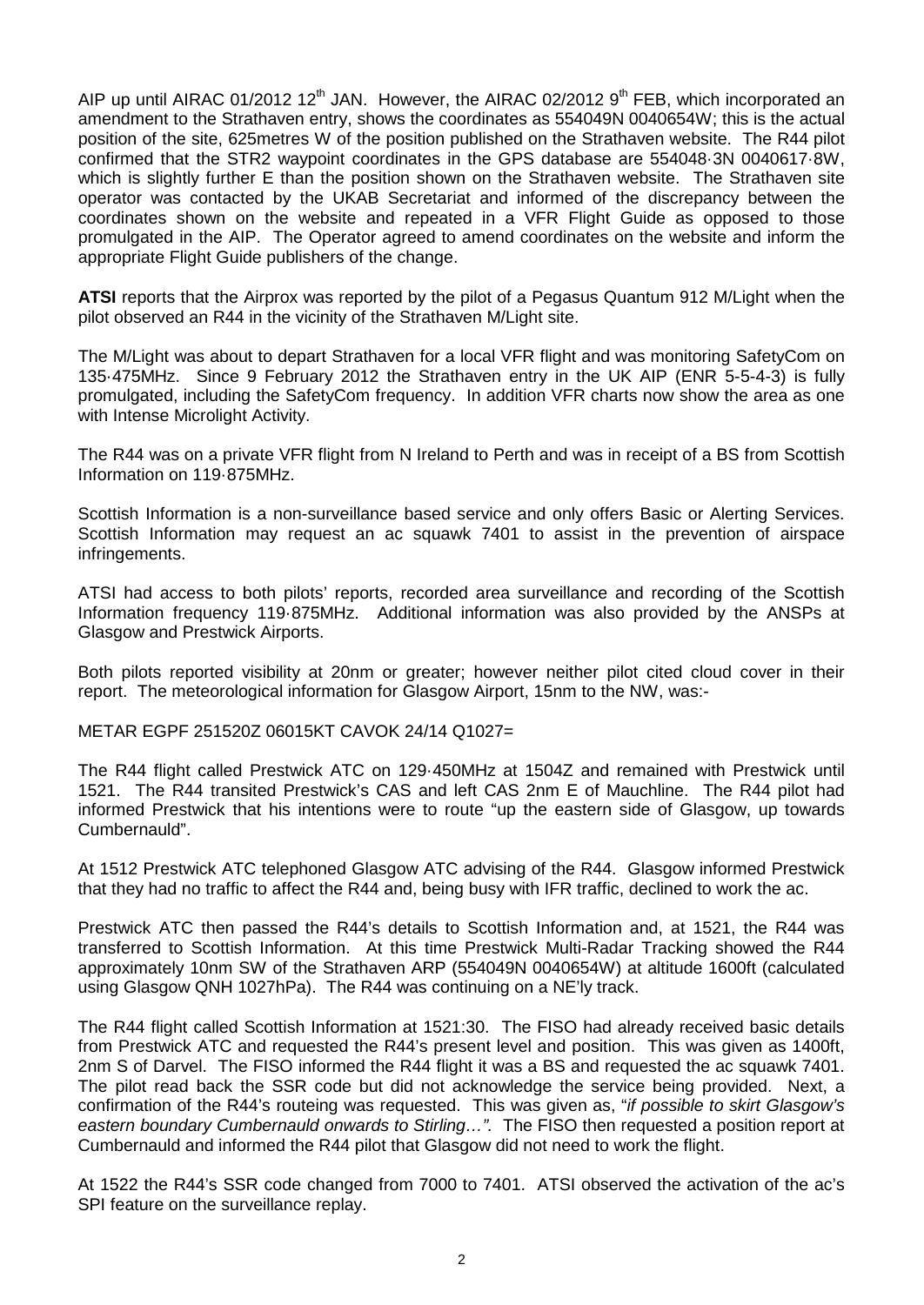At 1526:27 the R44 was 2nm SSW of the Strathaven ARP at altitude 1400ft and tracking 050°.

By 1527:36 the R44 was immediately S of the Strathaven ARP by approximately 0·25nm at altitude 1400ft having adjusted its course L onto 040°.

Between 1527:44 and 1527:52 the surveillance replay shows the R44 fly over the Strathaven grass strip at an altitude of 1400ft. The Strathaven ARP has an elevation of 847ft. (See image below)



The M/Light pilot reported to UKAB that he observed the R44 on his RHS as he lifted [from a RW09 departure, prevailing NE'ly winds]. The pilot cut power to the M/Light and landed to avoid flight through rotor wash.

The R44 then continued away from Strathaven in a NE'ly direction.

Within the previous 12 months from the date of this Airprox there have been 3 other reported Airprox in the vicinity of the Strathaven M/Light site. Further to these previous incidents work has been completed on updating the Strathaven M/Light site AIP entry and changing the VFR chart entry to indicate Intense Microlight Activity.

Additionally, since 5 April 2012, airspace changes in the vicinity of Glasgow have resulted in airspace to the SE of Glasgow changing to Class G uncontrolled airspace below altitude 3500ft thus allowing VFR traffic transiting the area to do so without the requirement to call Glasgow ATC. [UK AIP AD 2- EGPF-4-1 refers].

The Airprox occurred in the vicinity of the Strathaven M/Light site when a M/Light pilot airborne from RW09 observed a R44 cross approximately 550ft R to L above the grass strip. The M/Light pilot aborted his departure and landed.